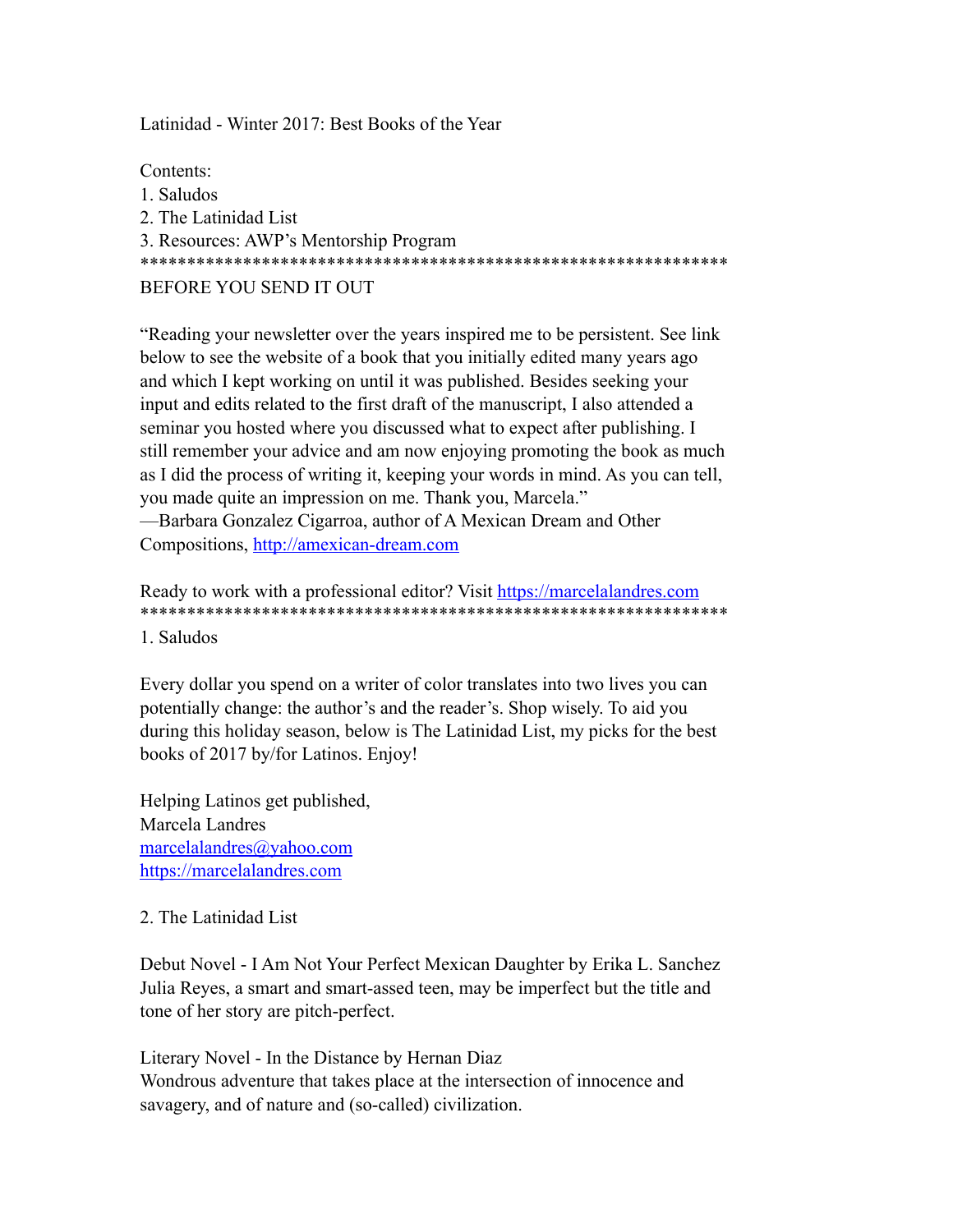Historical Novel - The Living Infinite by Chantel Acevedo Inspired by true events, a richly detailed and masterfully crafted story about the very modern Spanish princess Eulalia who wore royalty like chains.

Short Story Collection - Her Body and Other Parties by Carmen Maria Machado

Cerebral yet corporeal, a sultry procession of startling stories in which women's bodies are asylums.

Poetry -Paraíso by Jacob Shores-Argüello Astounding yet arresting poems that bleed grief and ache for faith.

Graphic Novel - I Am Alfonso Jones by Tony Medina Nas meets Shakespeare in this affecting tale about a member of the Black Lives Matter generation.

Cookbook - Casa Marcela by Marcela Valladolid Gracious photos and approachable recipes will inspire you not only to cook like Marcela, but to live like her.

Young Adult - All the Wind in the World by Samantha Mabry Bewitching page-turner set in the not-too-distant future on a climate-changed landscape where promises and betrayal blur.

Middle Grade - The First Rule of Punk by Celia C. Perez As cool as a pair of silver-sequined Chuck Taylors, zine-loving bicultural Malu aspires to be punk despite her SuperMexican's mom's best efforts to turn her into a senorita.

Children's Picture Book - Lucia the Luchadora by Cynthia Leonor Garza Spunky Lucia's hip abuela shares a secret that proves girls can be as (super)heroic as boys.

#### 3. Resources

#### \*\*\*\*\*\*\*\*\*\*\*\*\*\*\*\*\*\*\*\*\*\*\*\*\*\*\*\*\*\*\*\*\*\*\*\*\*\*\*\*\*\*\*\*\*\*\*\*\*\*\*\*\*\*\*\*\*\*\*\*\*\*\*

# AWP'S MENTORSHIP PROGRAM

Submission Period: January 1 - 12

The Association of Writers & Writing Programs offers a mentorship program that matches emerging writers and published authors for a three-month series on topics such as craft, revision, publishing, and the writing life. Those who have never been associated with an MFA program and those writing from perspectives typically underrepresented in the literary world are particularly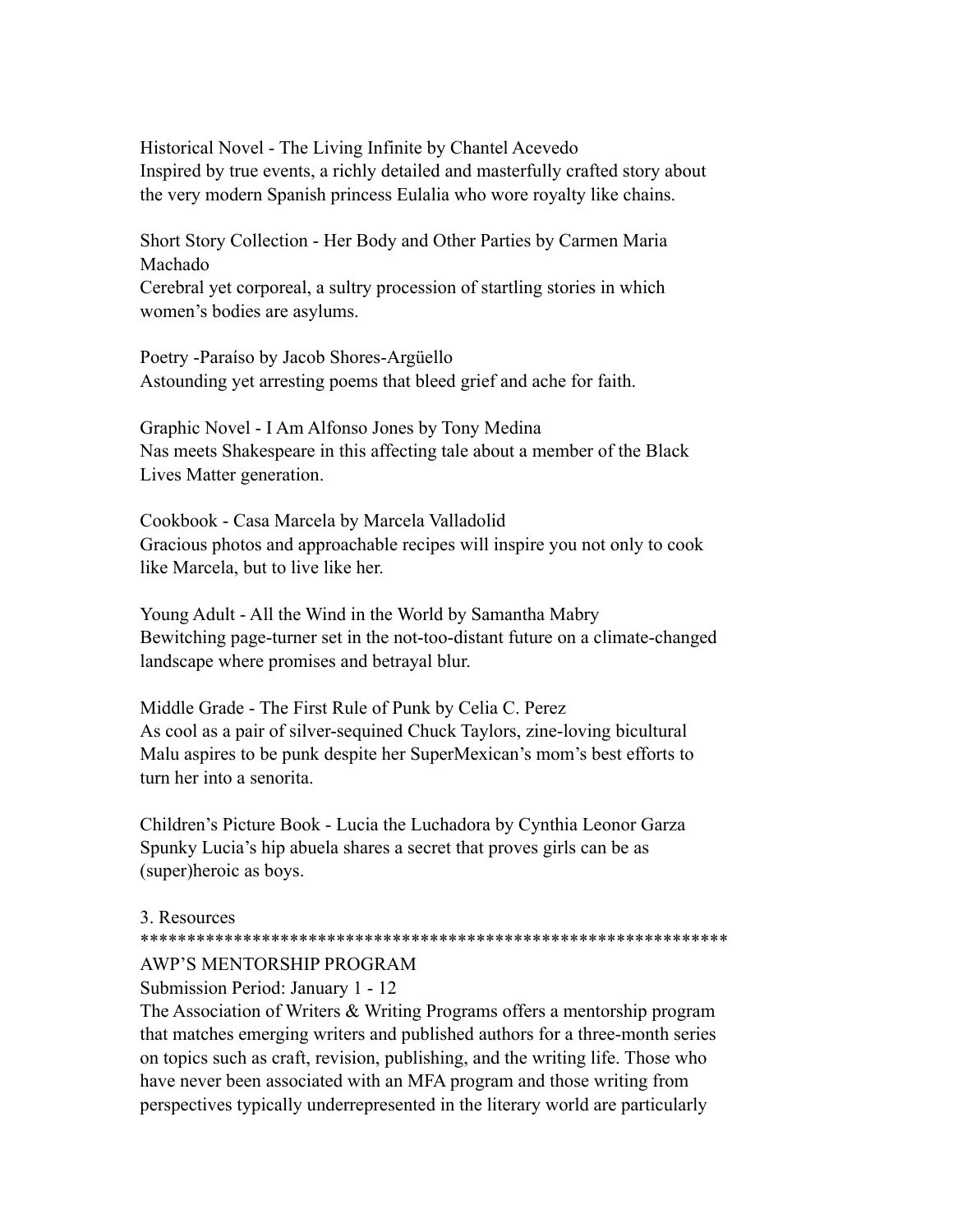encouraged to apply. There is no charge to apply, and there is no fee for this program. For more information, visit [https://www.awpwriter.org/](https://www.awpwriter.org/community_calendar/mentorship_program_overview) community calendar/mentorship program overview \*\*\*\*\*

# FIRST NOVEL COMPETITION

Submission Period: January 1 - May 15

Del Sol Press offers \$1500 and publication for a first novel. The competition is open to all authors writing in English regardless of nationality or residence, and is available to published and unpublished authors alike. Genres they are looking for include literary and upmarket fiction, mainstream or general fiction, mystery/thriller or speculative fiction with a literary edge, serious women's fiction, and unique experimental work.For more information, visit <http://delsolpress.org>

\*\*\*\*\*

### AMERICAN SHORT(ER) FICTION PRIZE

Deadline: February 1

The American Short(er) Fiction Prize offers \$1000 and publication in American Short Fiction for a piece of flash fiction. For more information, visit [http://americanshortfiction.org/2017/11/30/american-shorter-fiction-prize](http://americanshortfiction.org/2017/11/30/american-shorter-fiction-prize-now-open-submissions/)[now-open-submissions/](http://americanshortfiction.org/2017/11/30/american-shorter-fiction-prize-now-open-submissions/) \*\*\*\*\*

## SEEKING ESSAYS ABOUT INTOXICATION

Deadline: February 26

Whether you (or someone else) were tipsy or wasted, soooooooo drunk or just a little high—on life, or love, or power, or something else—Creative Nonfiction Journal wants to hear your story about being under the influence. For more information, visit [https://www.creativenonfiction.org/submissions/](https://www.creativenonfiction.org/submissions/intoxication) [intoxication](https://www.creativenonfiction.org/submissions/intoxication)

\*\*\*\*\*

#### PINCH JOURNAL

Deadline: March 15

Pinch Journal takes its name from downtown Memphis's Pinch District, an area where starving Irish immigrants—known derisively as "pinch-guts" lived during the nineteenth century. The name commemorates their commitment to publishing diverse voices that speak from the periphery. They seek essays, stories, and poems that move, provoke, or engage. For more information, visit<http://www.pinchjournal.com> \*\*\*\*\*

POETRY COLLECTION PRIZE

Deadline: March 31

The First Book Competition offers \$1000 and publication by the Cleveland State University Poetry Center for a poetry collection authored by a poet who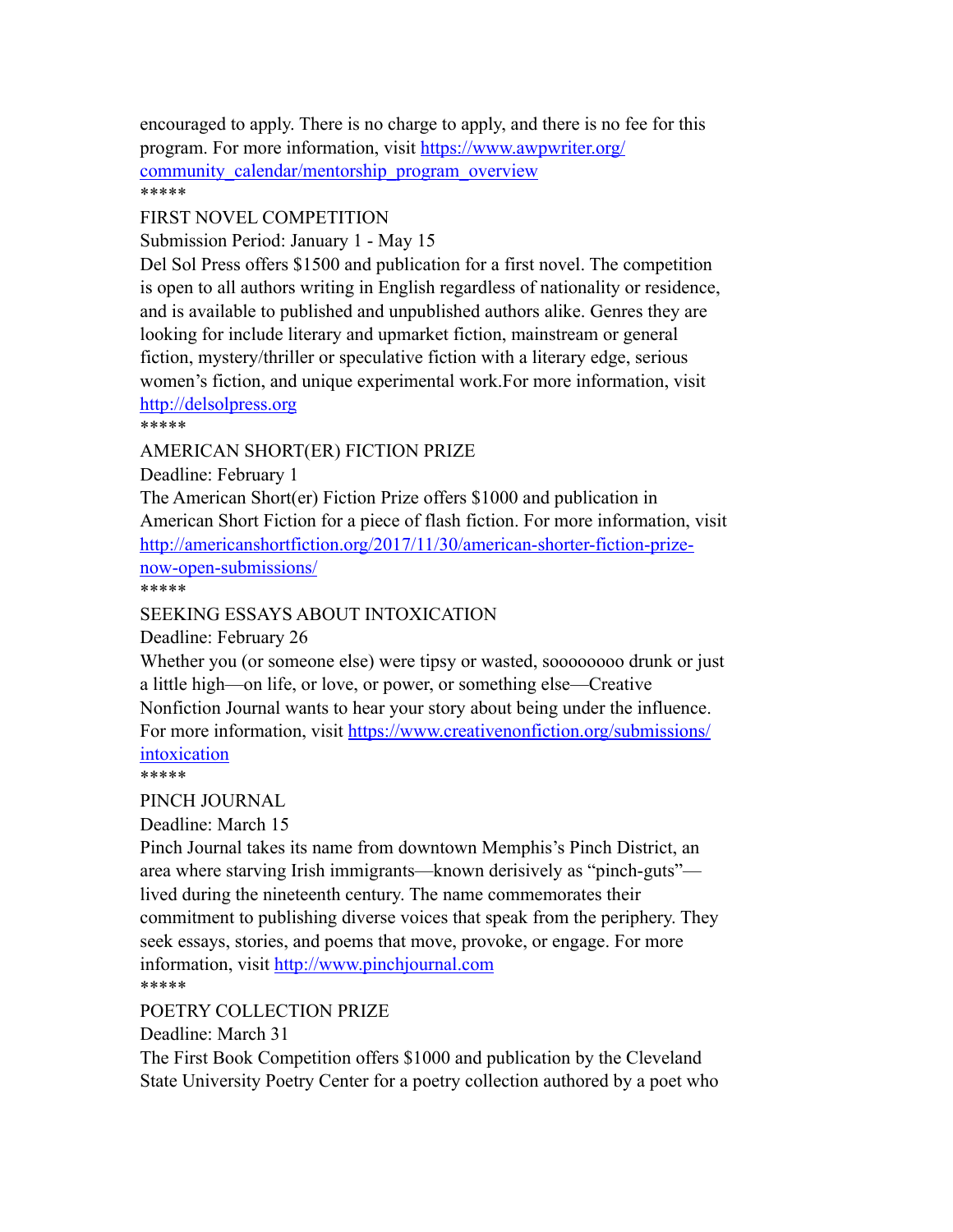has not published a full-length book. For more information, visit [http://](http://www.csupoetrycenter.com/first-book-poetry/) [www.csupoetrycenter.com/first-book-poetry/](http://www.csupoetrycenter.com/first-book-poetry/) \*\*\*\*\*

#### SEEKING NEW AND INNOVATIVE WRITING

Deadline: April 15

The New Alchemy Contest seeks new and innovative approaches to the creative process. That means anything goes. They want your experiments: with language, plot, format, and/or medium. Winners will receive \$500 and publication in Permafrost Magazine. For more information, visit [http://](http://permafrostmag.com) [permafrostmag.com](http://permafrostmag.com)

\*\*\*\*\*

### MCSWEENEY'S QUARTERLY CONCERN

McSweeney's is dedicated to publishing outstanding new fiction and nonfiction in a wild variety of forms. Their groundbreaking writing and eyegratifying design have won it two National Magazine Awards. Contributors are paid at the time of publication. For more information, visit [https://](https://www.mcsweeneys.net/pages/guidelines-for-quarterly-submissions) [www.mcsweeneys.net/pages/guidelines-for-quarterly-submissions](https://www.mcsweeneys.net/pages/guidelines-for-quarterly-submissions) \*\*\*\*\*

### THE KUBERT SCHOOL FOR COMICS

The Kubert School offers students a high quality and challenging education in Cartooning and Graphic Art. They are committed to investing their time in preparing their students for the rewarding and exciting careers and opportunities ahead of them. For more information, visit [http://](http://www.kubertschool.edu) [www.kubertschool.edu](http://www.kubertschool.edu)

#### \*\*\*\*\*

### RECENTLY PUBLISHED: A MEXICAN DREAM AND OTHER COMPOSITIONS

A richly detailed collection of living memories told with charm and keen observation, A Mexican Dream and Other Compositions by Barbara Gonzalez Cigarroa presents captivating insights not only into one family's remarkable story, but also into the extraordinary spirit of the people of our Texas borderlands. For more information, visit<http://amexican-dream.com> \*\*\*\*\*

KNOWLEDGE IS POWER ONLY WHEN SHARED Please forward Latinidad® widely.

\*\*\*\*\*\*\*\*\*\*\*\*\*\*\*\*\*\*\*\*\*\*\*\*\*\*\*\*\*\*\*\*\*\*\*\*\*\*\*\*\*\*\*\*\*\*\*\*\*\*\*\*\*\*\*\*\*\*\*\*\*\*\*

For more resources, follow me on:

Facebook - <https://www.facebook.com/marcela.landres>

Twitter -<https://twitter.com/marcelalandres>

Linkedin -<http://www.linkedin.com/in/marcelalandres>

\*\*\*\*\*\*\*\*\*\*\*\*\*\*\*\*\*\*\*\*\*\*\*\*\*\*\*\*\*\*\*\*\*\*\*\*\*\*\*\*\*\*\*\*\*\*\*\*\*\*\*\*\*\*\*\*\*\*\*\*\*\*\*

# SUCCESS STORIES